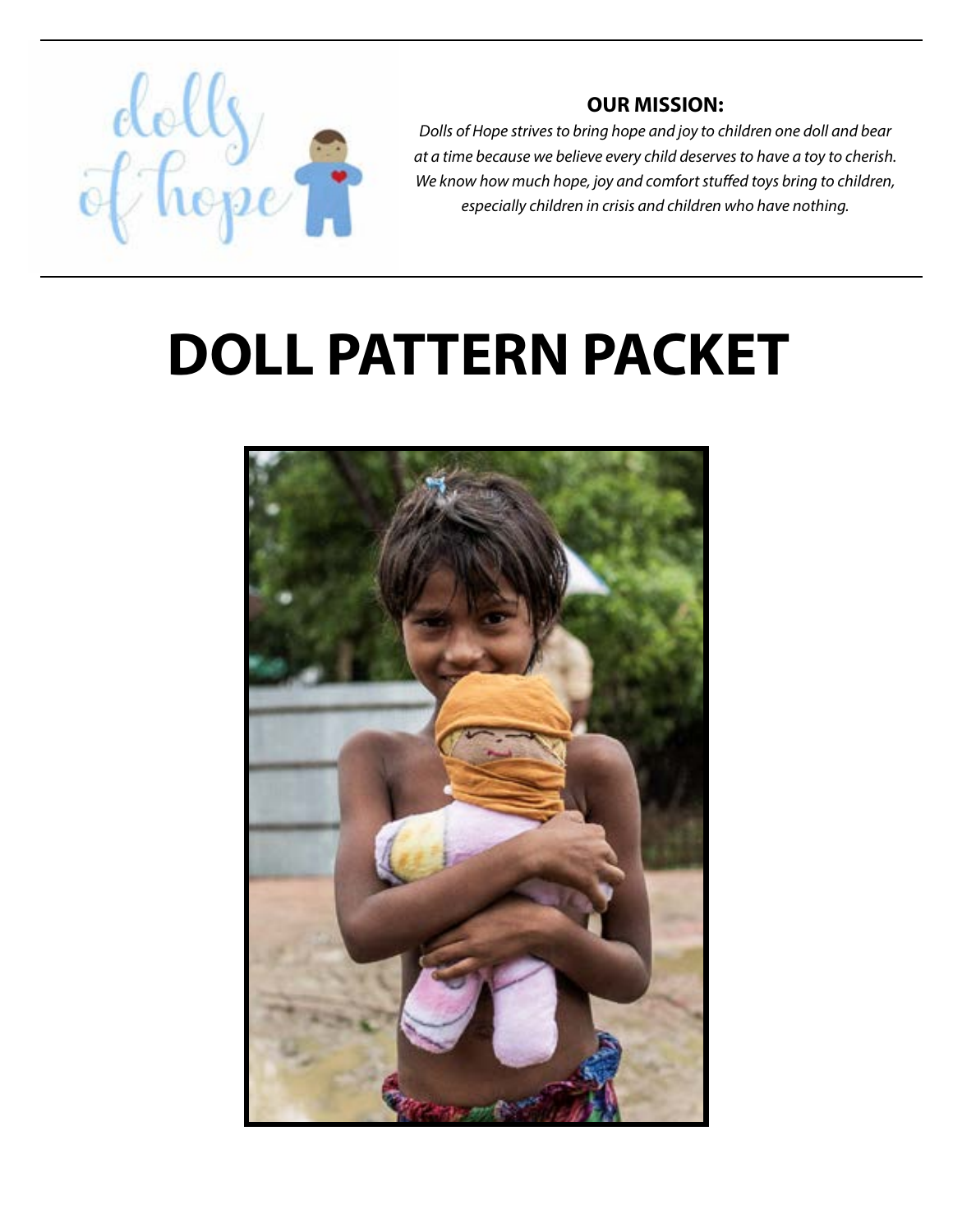

# **DOLLS PATTERN PACKET**

# TABLE OF CONTENTS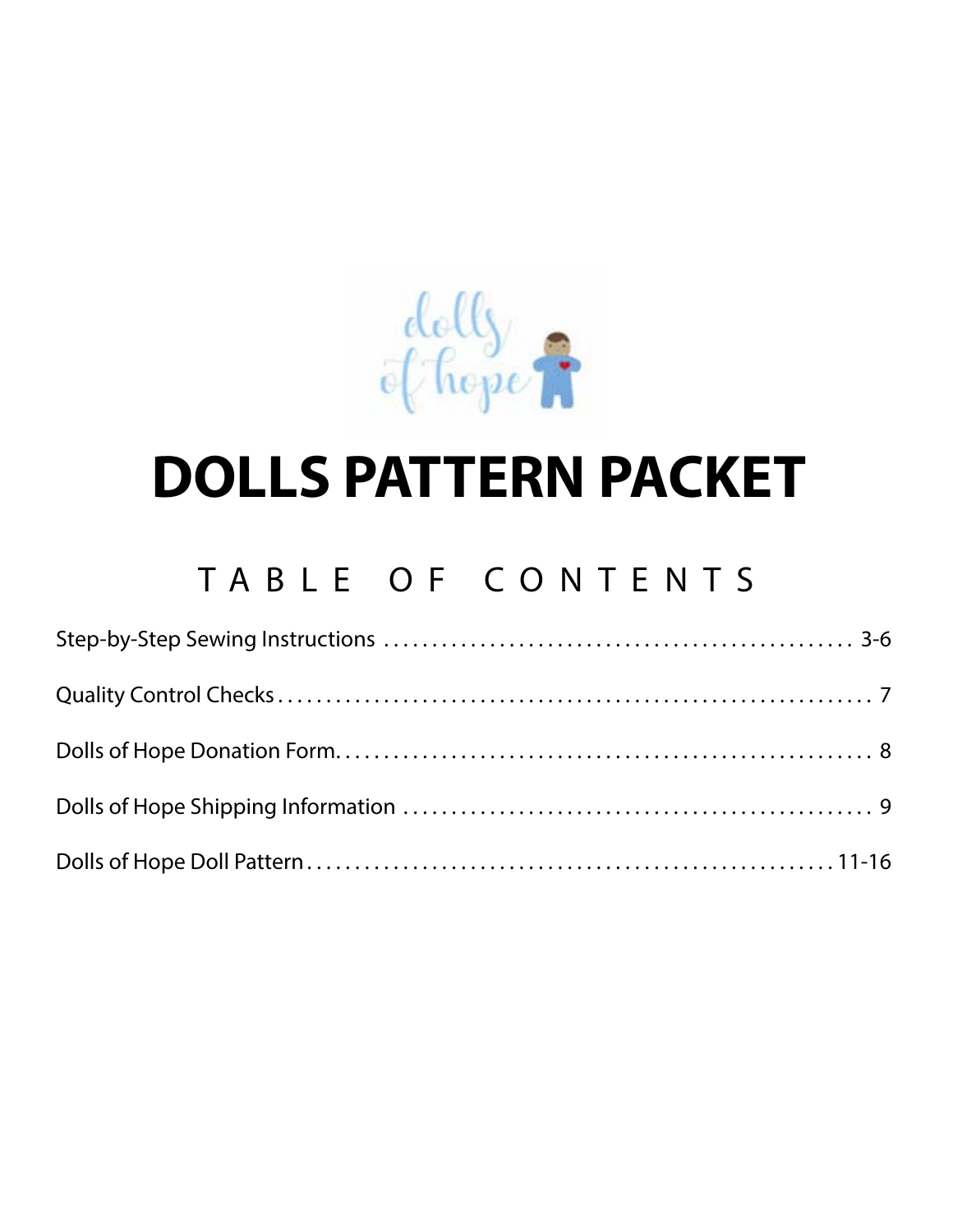

# **www.dollsofhope.org dollsofhopeinternational@gmail.com**

*Refer to the frequently asked questions page on our website with any questions you may have about the pattern or instructions: www.dollsofhope.org/faq*

> *If you still have questions after referencing the FAQ page, email us at dollsofhopeinternational@gmail.com*

| Download and print the pattern out. It will<br>print as three 8.5" x 11" pieces of paper.<br>Tape the two pieces of the body together.                                                                                                                                           | Cut out the pattern pieces.                                                                                                                                                                                                                                                                                                                                           |
|----------------------------------------------------------------------------------------------------------------------------------------------------------------------------------------------------------------------------------------------------------------------------------|-----------------------------------------------------------------------------------------------------------------------------------------------------------------------------------------------------------------------------------------------------------------------------------------------------------------------------------------------------------------------|
| Note: additional patterns for hair are<br>included that you can print if you choose.                                                                                                                                                                                             |                                                                                                                                                                                                                                                                                                                                                                       |
| Choose fabric. Please use soft fabrics<br>like flannel, minky, fleece, knit etc are<br>preferred, however soft quilters cotton is<br>also acceptable. Feel free to mix and match<br>colors and fabrics. The children love bright<br>and colorful dolls.                          | Pin the pattern to the wrong side<br>of the fabric and cut out.<br>You will need the following pieces:<br>· Body (2)-place right sides together<br>• Head (1 from hair colored felt or fleece for the<br>back of the head, 1 out of tan or light brown<br>skin colored fabric for the face)<br>• Hair (1 from hair colored felt or fleece)<br>· Pigtails (2)-optional |
| Using the face piece of the pattern<br>and a fabric vanishing or fabric<br>disappearing tracing marker or a fabric<br>tracing pen or pencil, mark where<br>to embroider the eyes, nose and mouth<br>on the skin colored head piece of fabric.<br>You can do open or closed eyes. |                                                                                                                                                                                                                                                                                                                                                                       |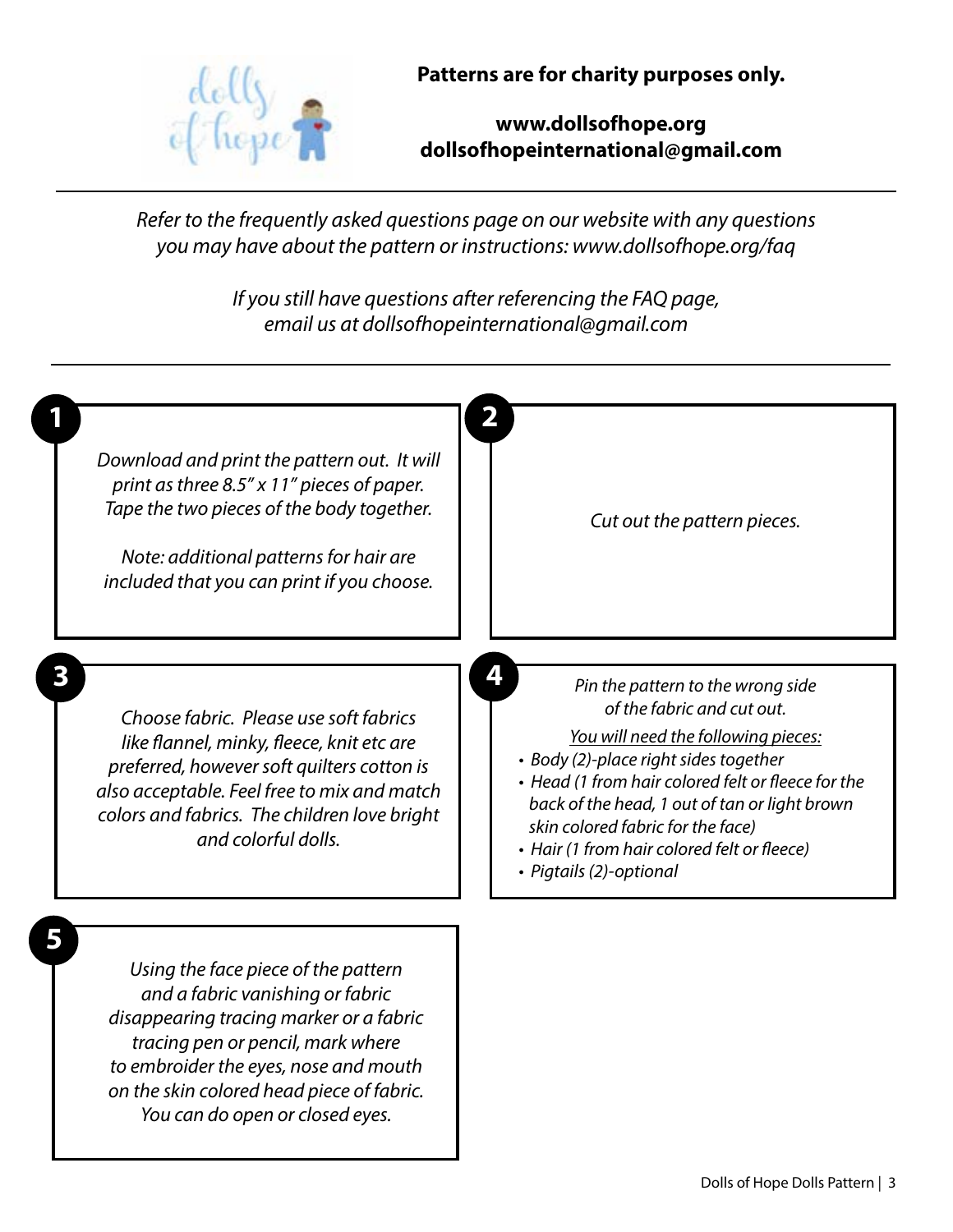

## **www.dollsofhope.org dollsofhopeinternational@gmail.com**

**6** *Hand or machine embroider the face using embroidery thread and small secure stitches, making sure there are no loose threads. Or cut small circles out of felt and hand stitch them on the face using small secure stitches around the perimeter of the pieces of felt (do NOT just anchor them in the middle.)* 

#### *NOTE: PLEASE DO NOT use PAINT or SHARPIES or FABRIC MARKERS, or BUTTONS on the faces.*

*ADD a COMPLETE FACE (eyes and mouth and you may also add cheeks if you would like).*

*If hand embroidering the face, please start on the wrong side of the fabric making sure to HIDE THE KNOTS ON THE INSIDE of the doll. This is done by starting on the wrong side of the fabric. If the knots are on the outside the children may be tempted to pull at the knot and unravel the face.*

*Please DO NOT use French knots on the eyes or cheeks as they aren't always secure and little fingers may be tempted to pull them and loosen the embroidery floss.*

*NOTE: It is possible to embroider the facial features after the doll is finished using the technique shown in this video: [https://www.youtube.com/watch?v=\\_](https://www.youtube.com/watch?v=_W9BCCZxMzU&feature=youtu.be) [W9BCCZxMzU&feature=youtu.be](https://www.youtube.com/watch?v=_W9BCCZxMzU&feature=youtu.be)*

*Thread your needle with the embroidery floss. Tie a knot and pull the needle through from the back of the head to the point where you want to start stitching. Pull the knot through the back of the head fabric, pulling gently until the knot pops through the back of the head and is secured behind the face of the bear. The knot is now inside the doll's head. Stitch the face using small secure stitches.* 

*When you are done the facial features, push your needle through to the back of the doll. Tie a knot and then push the needle back through the same hole and out another area of the back of the doll so the knot is now hidden in the middle of the doll. Pull gently and cut your thread close to the body so the embroidery floss hides in the body of the doll and is no longer visible.*

*Sew the hair onto the skin colored head at the hairline using small secure stitches (as shown in the picture) as close to the edge of the felt or fleece as possible.*

*Sew the pigtails onto the front of the head, with the folded part facing in toward the face.*

**7**

**9**



*On the short side of the pigtail pieces, fold the bottom up ¾ of the way to the top and sew as close to the edge as possible. The two pigtails should be mirrors of each other, rather than identical.*



**10**

**8**

 *Sew the face to one of the body pieces on the dotted lines with right sides together.*

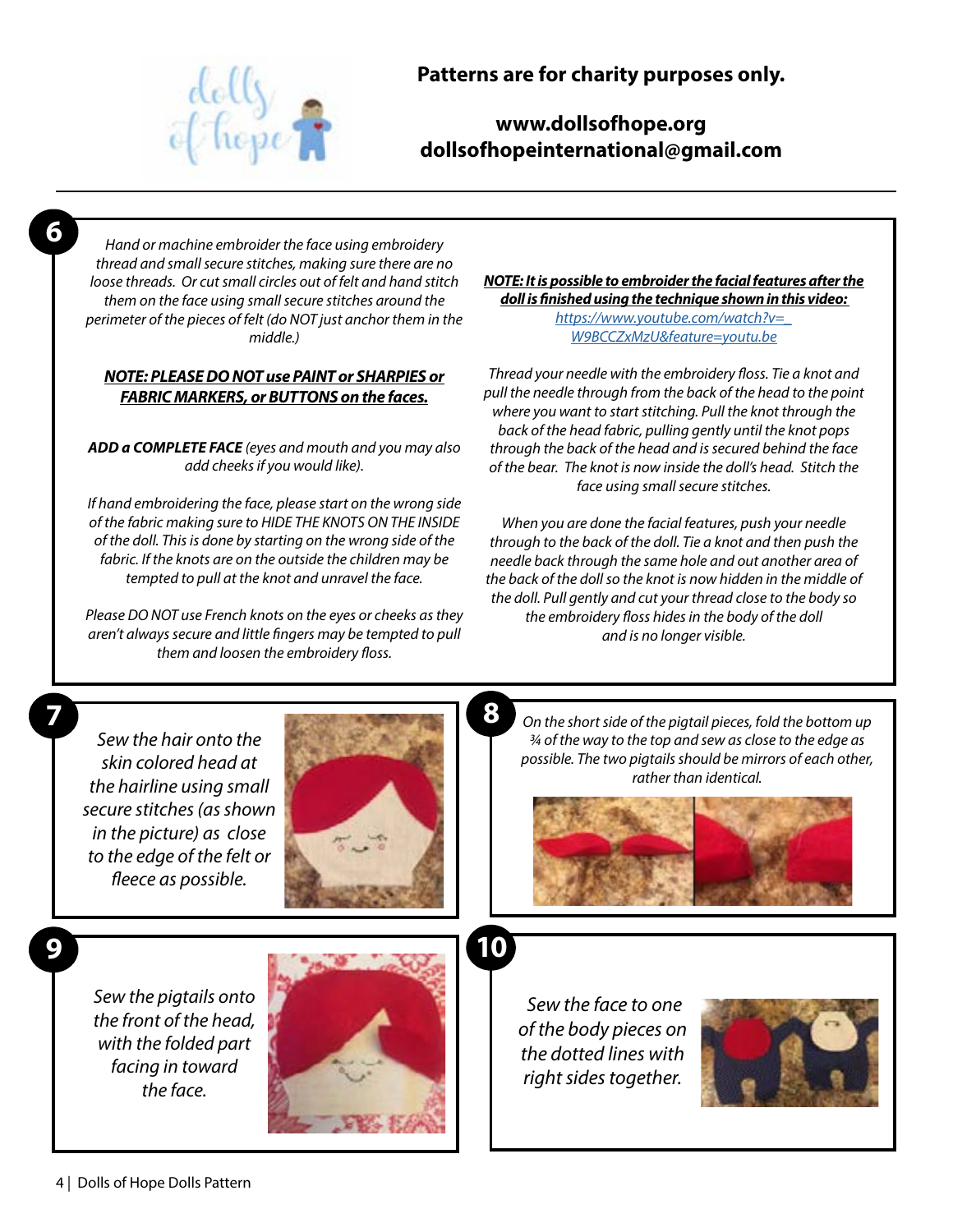

## **www.dollsofhope.org dollsofhopeinternational@gmail.com**

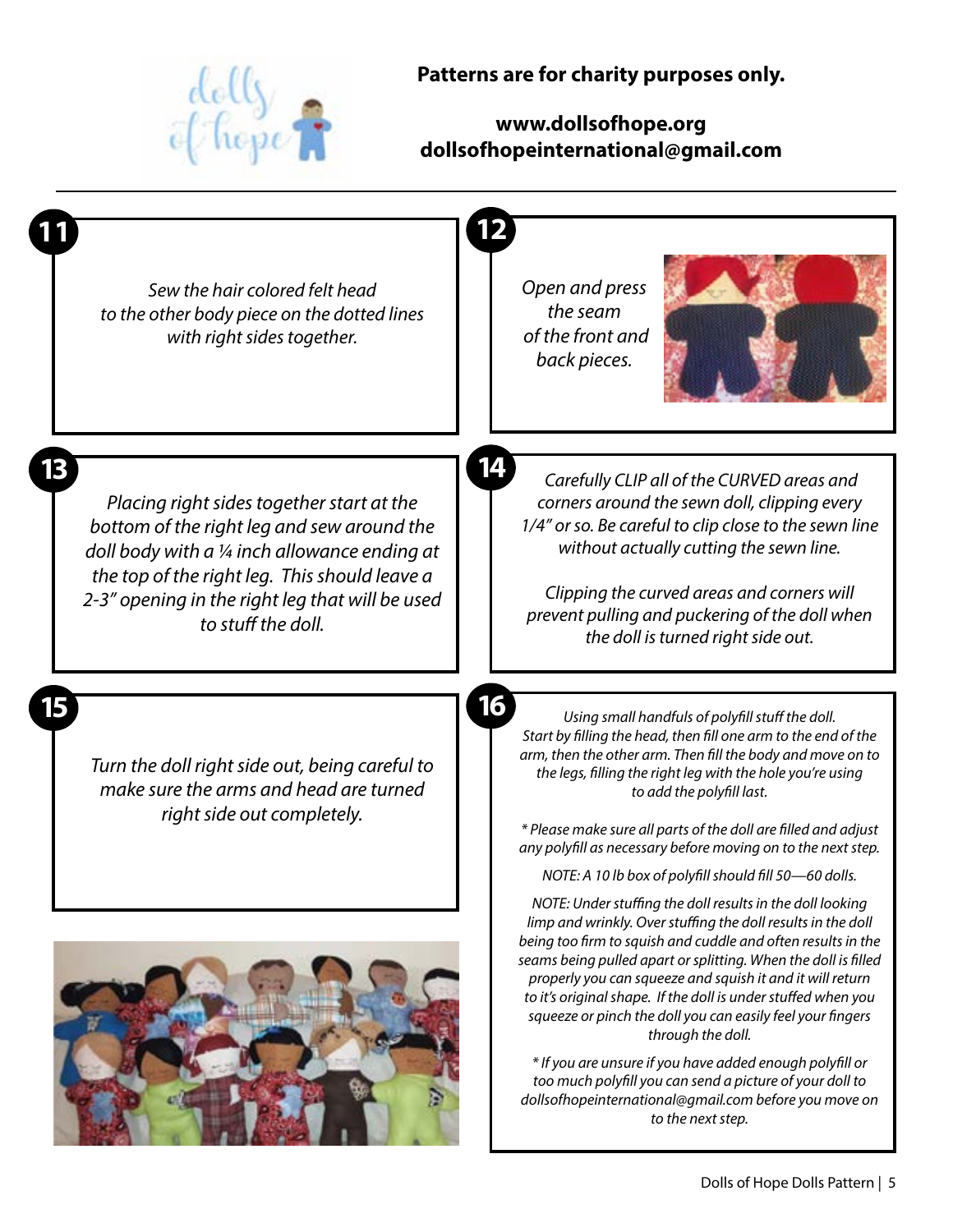

# **www.dollsofhope.org dollsofhopeinternational@gmail.com**

**17** *Hand stitch the opening closed as neatly as possible using an invisible ladder stitch or a slip stitch. Please hide the knots on the inside of the bear so the children will not be tempted to pull at them and potentially open up the opening. Ladder Stitch tutorial can be found here:* 

> *[https://dollsanddaydreams.com/blogs/news/16550012](https://dollsanddaydreams.com/blogs/news/16550012-how-to-close-softies-and-dolls-the-ladder-stitch) [how-to-close-softies-and-dolls-the-ladder-stitch](https://dollsanddaydreams.com/blogs/news/16550012-how-to-close-softies-and-dolls-the-ladder-stitch)*

# *TO MAKE A HIJAB*

*• Cut a piece of knit fabric approx. 20" x 10".*

*• Wrap the fabric around the dolls head to form a hijab.*

*• Sew the wrapped fabric to the doll (tacking the fabric on the doll in 4-5 places) OR you could sew small pieces of Velcro to the doll and the hijab allowing the child who receives it to take the hijab off and put it back on. You could also attach the hijab with a safety diaper pin, allowing the child to take the hijab on and off*

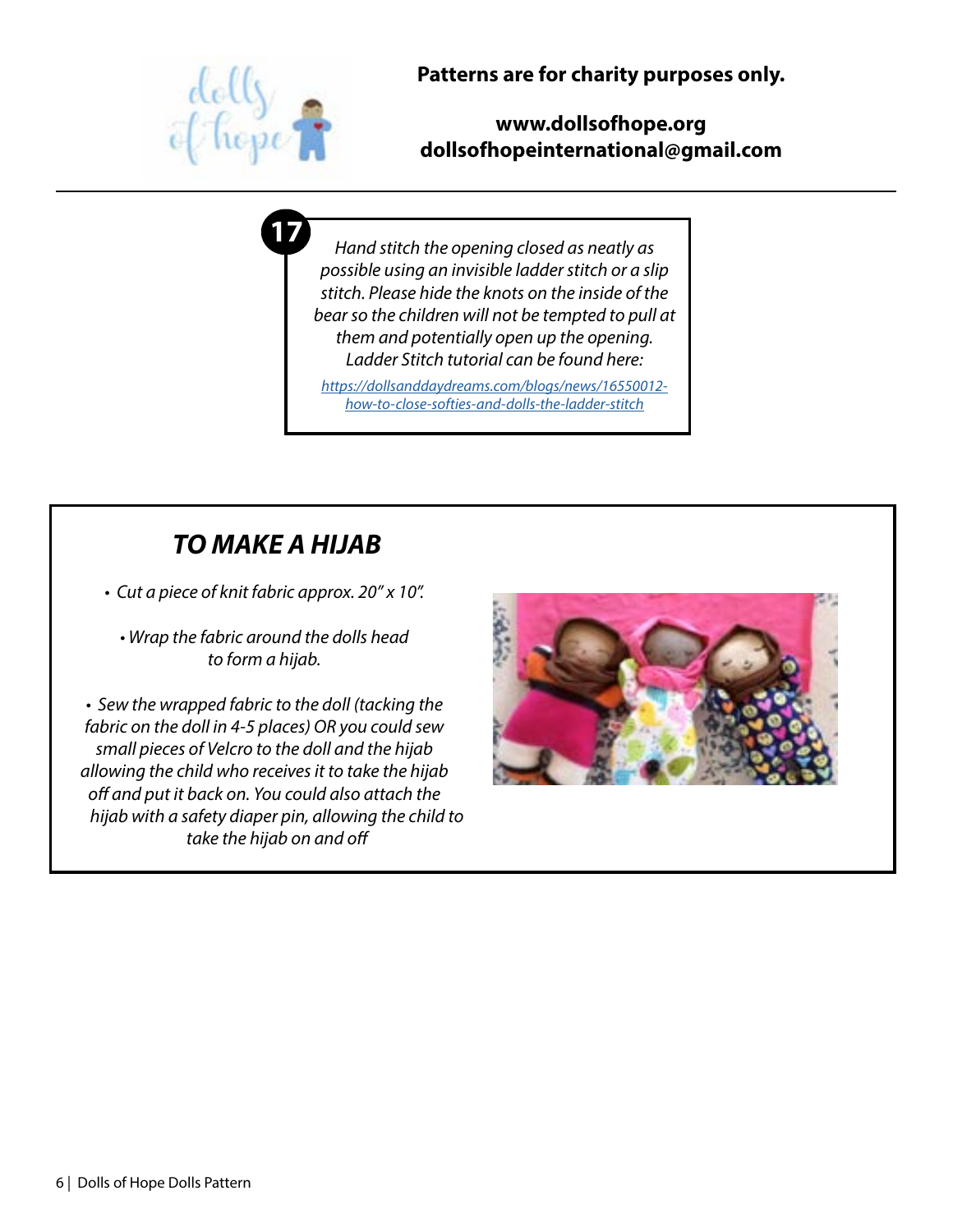

## **www.dollsofhope.org dollsofhopeinternational@gmail.com**

**18**

*Quality Control Check all dolls.*

# **IMPORTANT QUALITY CONTROL CHECKS**

\**NOTE: Making items correctly takes extra time and effort, but it also means your items are filled with more love, and we believe the children can feel that love.*

- $\Box$  Please USE colorful, bright and SOFT fabrics, preferably fleece, flannel, minky or knit.
- $\Box$  Please add a COMPLETE face with eyes and a mouth. You may add cheeks.
- $\Box$  Please DO NOT use markers to draw the faces as they often bleed and don't look as cute.
- $\Box$  If you use a fabric vanishing or disappearing marker and can still see the markings after your doll is finished please use a damp cloth to try to remove the markings.
- $\Box$  Please DO NOT use French knots on the faces as they aren't always secure and little fingers may be tempted to pull them and loosen the embroidery floss.
- $\Box$  Please DO NOT use buttons, markers or vinyl to add faces. You might want to avoid using pre-glued felt circles as they are very difficult to sew through.
- $\Box$  Please make sure to clip all seams before you turn the doll right side out.
- $\Box$  Please make sure ALL knots (from the hand embroidered face and sewing the opening used to turn and stuff the doll closed) are on the inside of the doll. Please see the tutorials shared above.
- $\Box$  Please do NOT under stuff or overstuff the dolls but fill them completely so the head, arms and legs are all filled. Under stuffing makes the items look wrinkly or limp while overstuffing can cause the seams to pull apart.
- $\Box$  Please check for any holes or seams that have split apart.
- $\Box$  Please check for loose threads in your hand stitching and check for knots on the outside of the doll.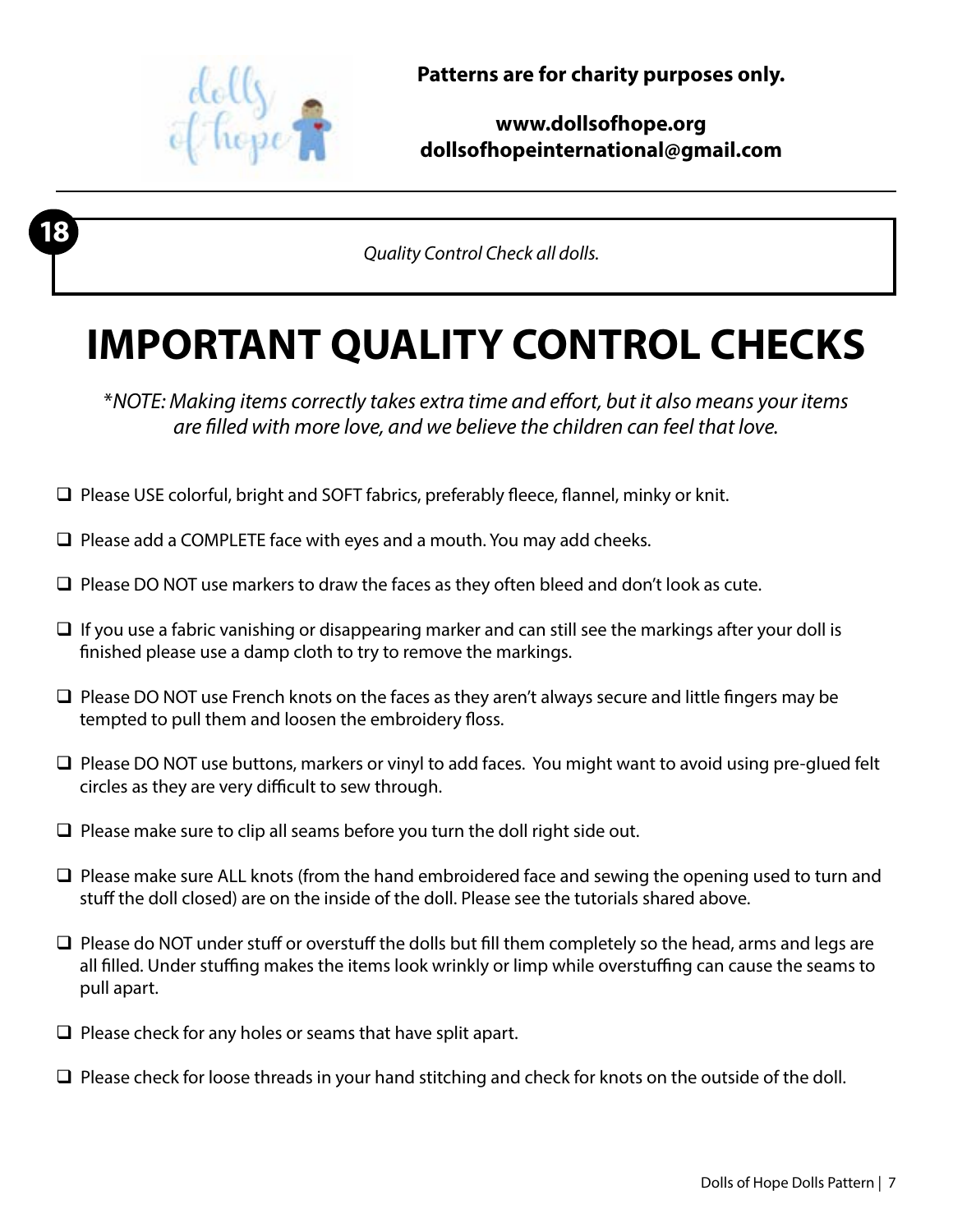

**www.dollsofhope.org dollsofhopeinternational@gmail.com**

**19** *Fill out the form below and include it with your dolls to help us keep track of who made the items we receive.*

# **DOLLS OF HOPE DONATION FORM**

*\*Please include a donation form in each box you send*

| Name: Name: Name: Name: Name: Name: Name: Name: Name: Name: Name: Name: Name: Name: Name: Name: Name: Name: Name: Name: Name: Name: Name: Name: Name: Name: Name: Name: Name: Name: Name: Name: Name: Name: Name: Name: Name: |
|-------------------------------------------------------------------------------------------------------------------------------------------------------------------------------------------------------------------------------|
|                                                                                                                                                                                                                               |
|                                                                                                                                                                                                                               |
|                                                                                                                                                                                                                               |
|                                                                                                                                                                                                                               |
|                                                                                                                                                                                                                               |
|                                                                                                                                                                                                                               |
|                                                                                                                                                                                                                               |
|                                                                                                                                                                                                                               |
|                                                                                                                                                                                                                               |
| ,我们也不会有什么?""我们的人,我们也不会有什么?""我们的人,我们也不会有什么?""我们的人,我们也不会有什么?""我们的人,我们也不会有什么?""我们的人                                                                                                                                              |
|                                                                                                                                                                                                                               |
|                                                                                                                                                                                                                               |
| What would you like us to know about your donation? _____________________________                                                                                                                                             |
|                                                                                                                                                                                                                               |
|                                                                                                                                                                                                                               |
|                                                                                                                                                                                                                               |
|                                                                                                                                                                                                                               |
| <u> 1999 - Johann Harry Harry Harry Harry Harry Harry Harry Harry Harry Harry Harry Harry Harry Harry Harry Harry H</u>                                                                                                       |
|                                                                                                                                                                                                                               |
| ,我们也不会有什么。""我们的人,我们也不会有什么?""我们的人,我们也不会有什么?""我们的人,我们也不会有什么?""我们的人,我们也不会有什么?""我们的人                                                                                                                                              |
|                                                                                                                                                                                                                               |
|                                                                                                                                                                                                                               |
|                                                                                                                                                                                                                               |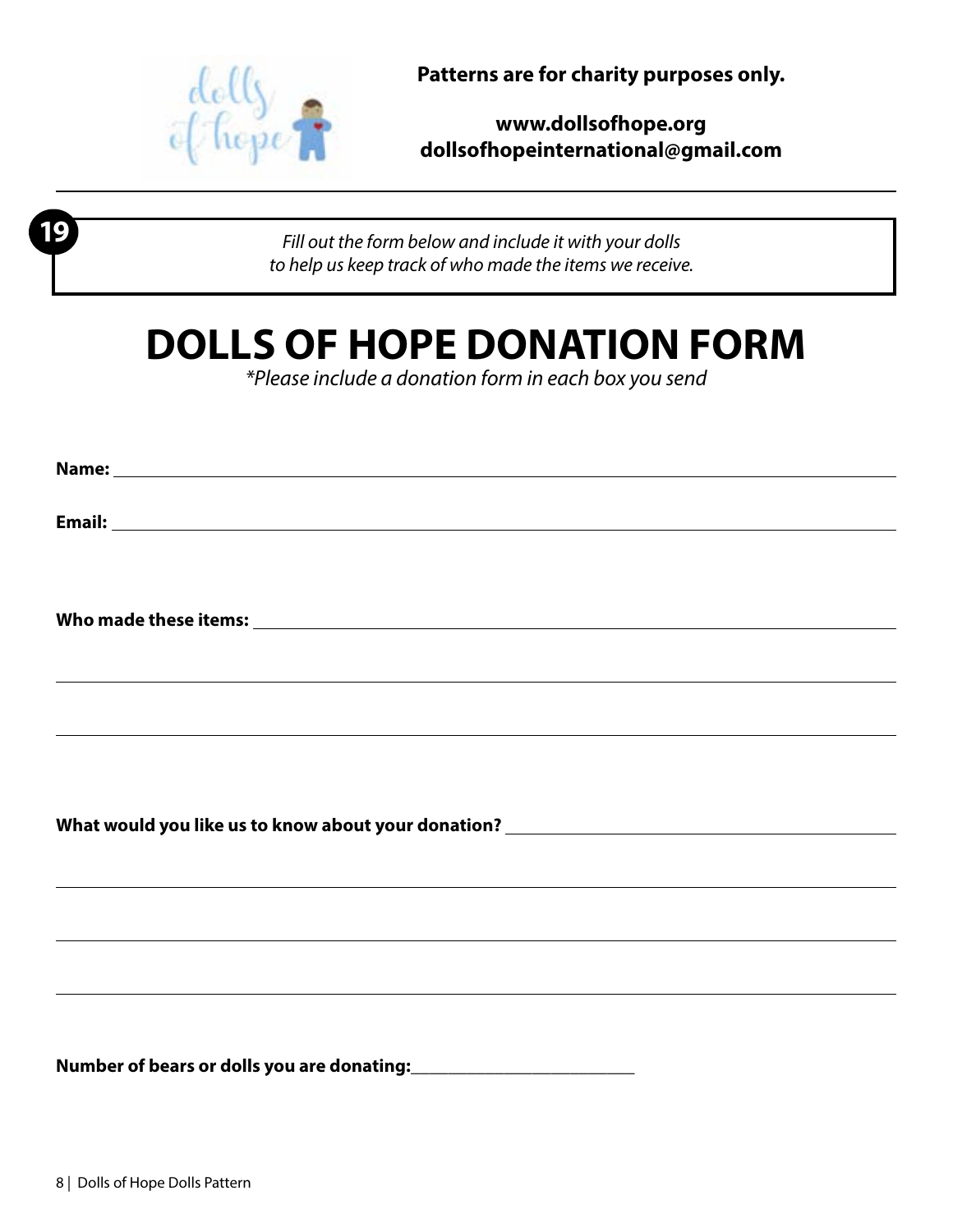

**www.dollsofhope.org dollsofhopeinternational@gmail.com**

**20** *Shipping instructions are found below*

# **DOLLS OF HOPE SHIPPING INFORMATION**

# **LOCAL DROPOFF**

If you are local to American Fork, UT and would like to deliver items please contact us at dollsofhopeinternational@gmail.com

## **SHIP DOLLS**

To ship to Dolls of Hope we encourage you to use the Give Back Box program. This program allows anyone in the U.S. to ship a box to Dolls of Hope for \$15. The weight and size limits are extremely generous allowing our supporters to pack their bears into as few boxes as possible.

- 1) Pack your dolls and bears in a sturdy box
- 2) Maximum size limits: 70 lbs and 108" (length  $(longest side) + girth).$
- 3) Use this link: https://givebackbox.shop/ collections/children/products/dolls-of-hope
- 4) Click "Add to Cart" for each box you want to ship. Each box is \$15
- 5) Complete the check-out process

6) Print your label(s). NOTE: if you are printing multiple labels and shipping multiple boxes, please check the tracking numbers on the shipping labels to make sure they are different for each box. If they are not different, please email info@givebackbox.com and tell them you need new labels with different tracking numbers.

7) Attach the label(s) to your box(es) and drop them off at any UPS store

NOTE: Remember to include the Donation Form on pg 8 so it's easier for us to keep track of who made the items we receive.

Thank you for joining us in bringing joy, hope and comfort to children around the world! No matter if you make 1 or 15 bears, your contribution is invaluable as each bear will bless the life of one child.

**Please email dollsofhopeinternational@gmail.com or message Dolls of Hope on Facebook if you have any questions.** 

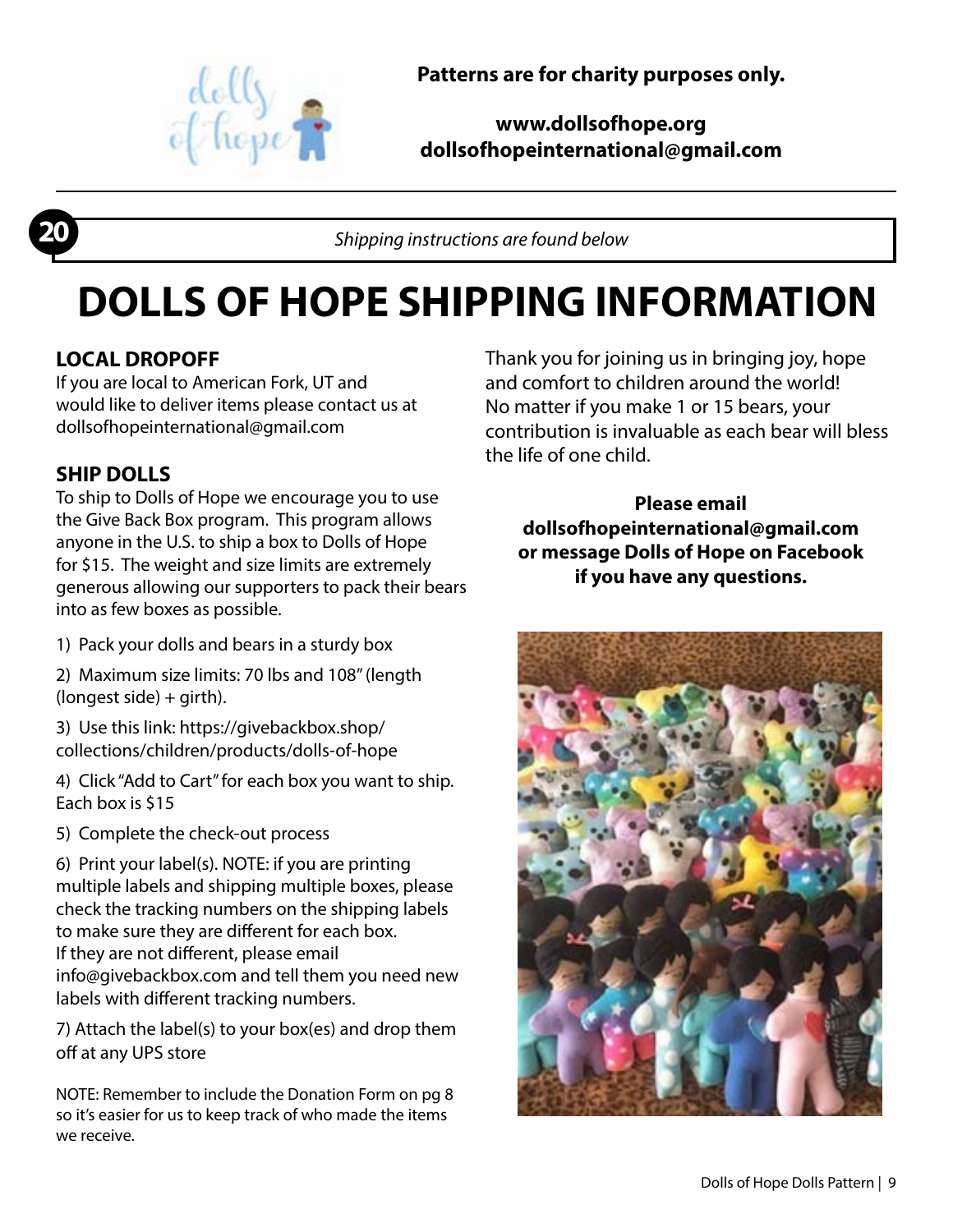

**21**

**Patterns are for charity purposes only.**

## **www.dollsofhope.org dollsofhopeinternational@gmail.com**

# **22**

*Post a picture of your dolls along with a message on the Dolls of Hope FB group page:* 

 *[https://www.facebook.com/groups/1687976](https://www.facebook.com/groups/168797656889976/?ref=share) [56889976/?ref=share](https://www.facebook.com/groups/168797656889976/?ref=share)*

**23** *If you would like to include a small donation to help with our shipping costs, checks can be made out to The Undaunted Foundation or donations can be made at www.dollsofhope.org/donate*

*Dolls of Hope is a project of The Undaunted Foundation, a 501 (c)(3) non-profit organization. All donations are tax deductible.*

*Follow us on social media to see where your dolls are sent.* 

*Instagram: <https://www.instagram.com/dollsofhope/>*

*Facebook: [https://www.facebook.com/](https://www.facebook.com/dollsofhopeinternational/) [dollsofhopeinternational/](https://www.facebook.com/dollsofhopeinternational/)*

*If you do not have social media, you can see our shipments and Instagram feed on our Dolls of Hope website media page:*

*<https://www.dollsofhope.org/media>*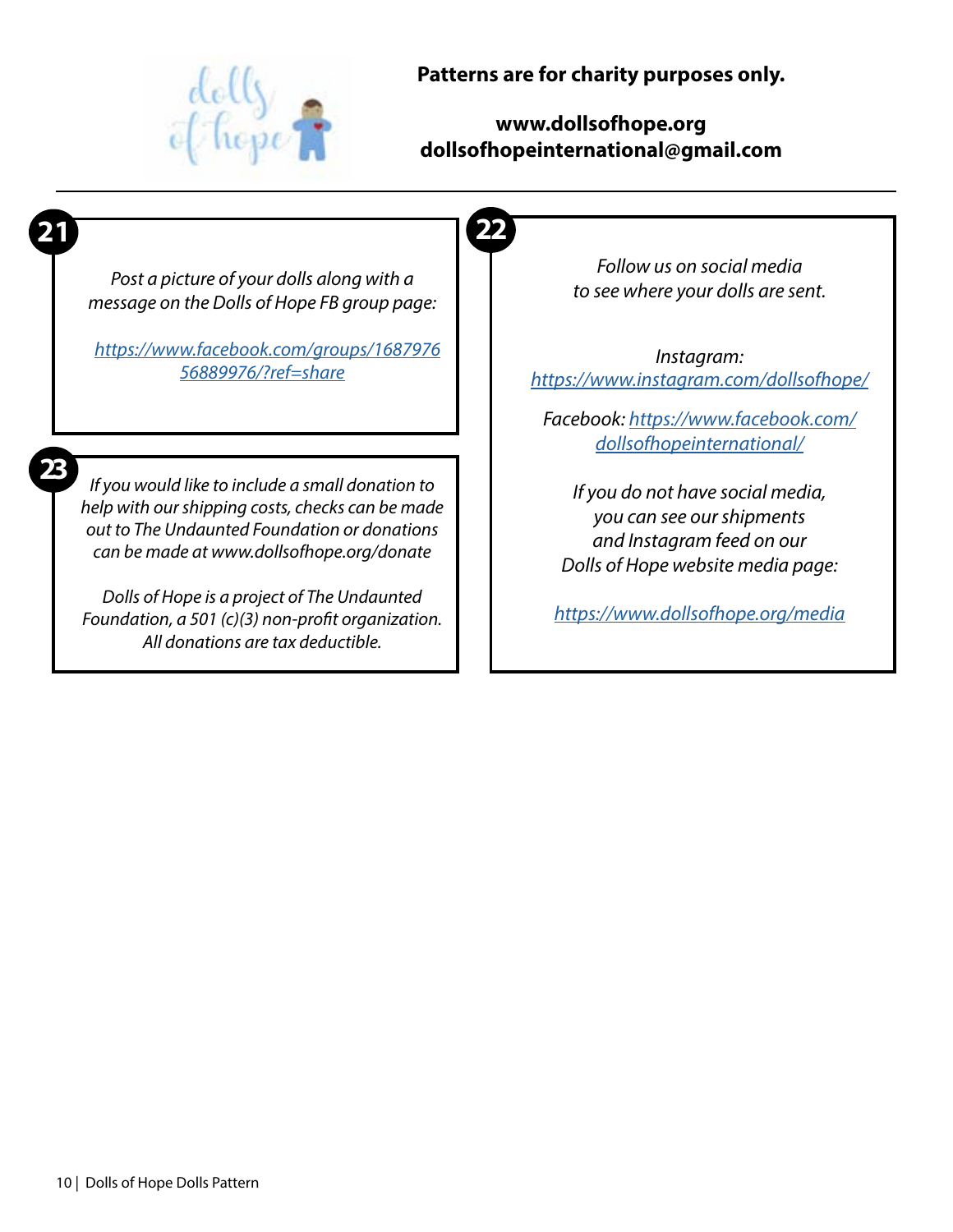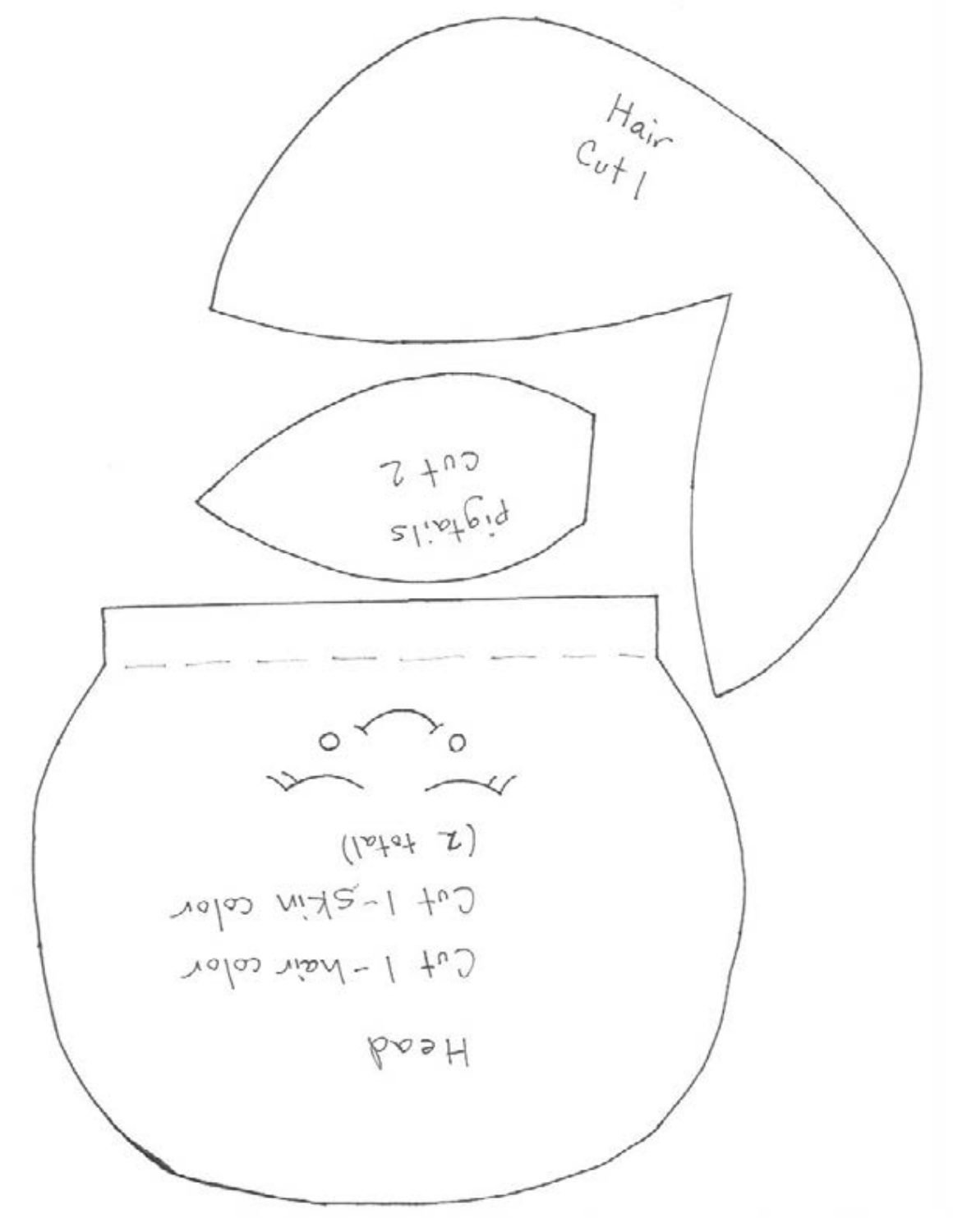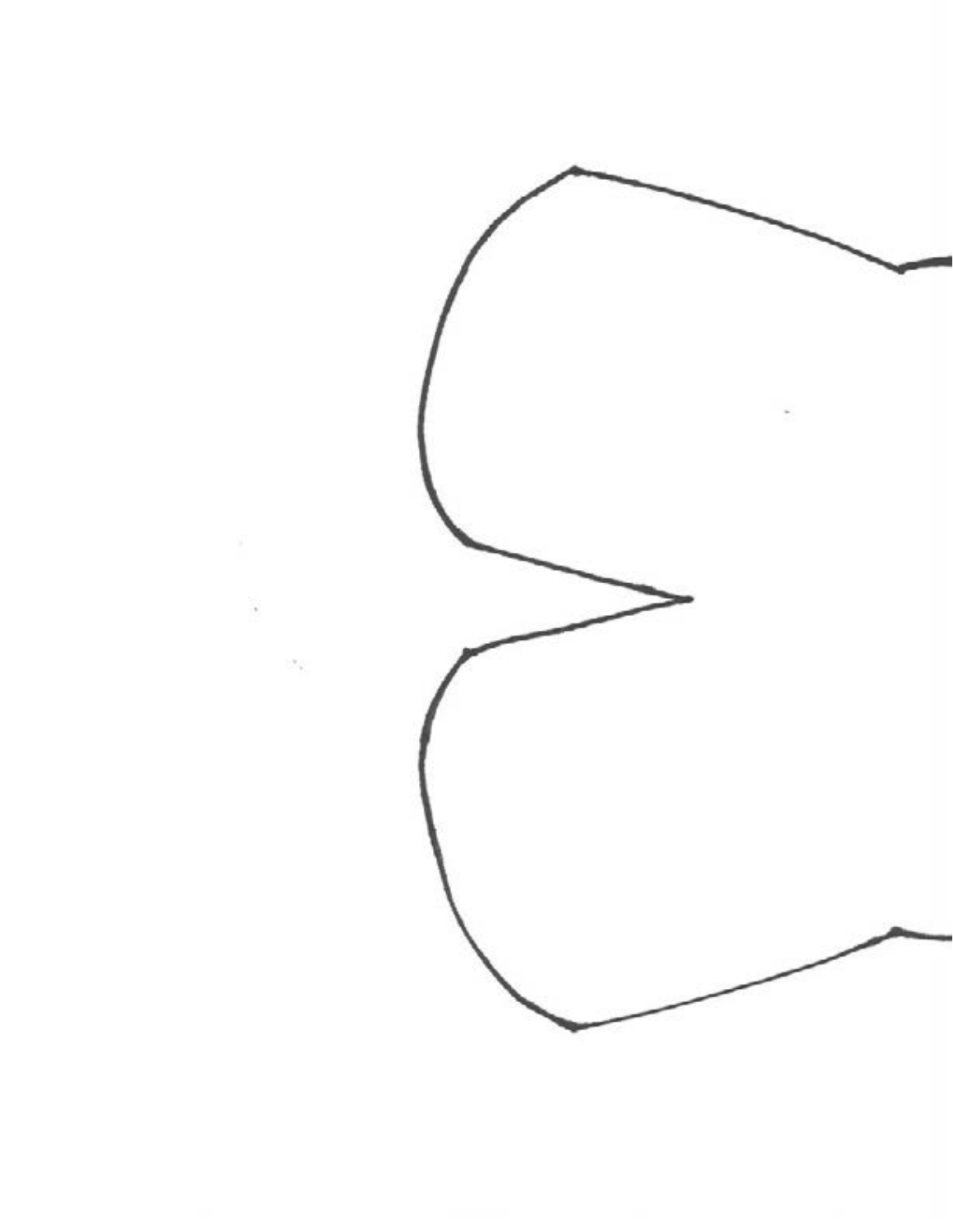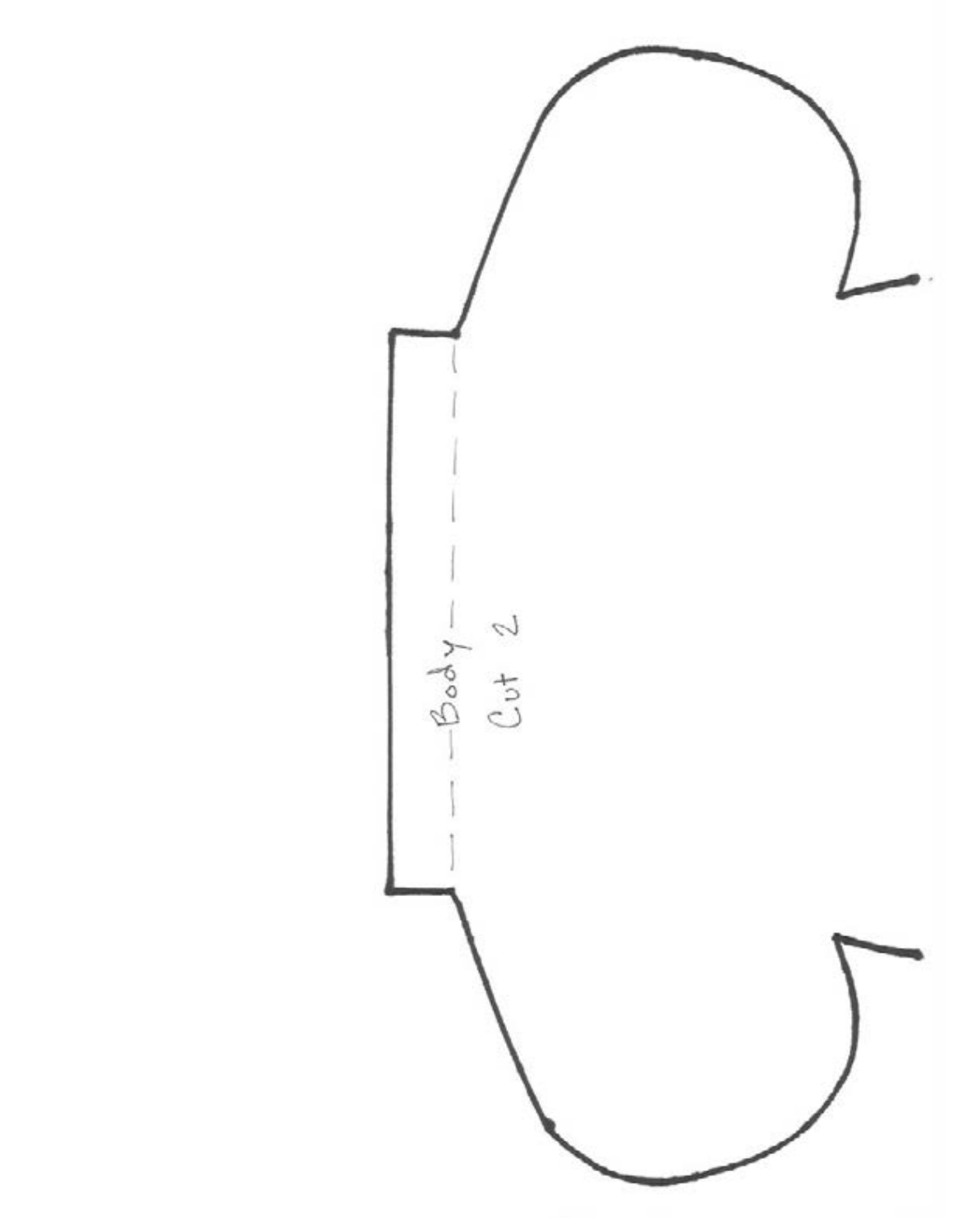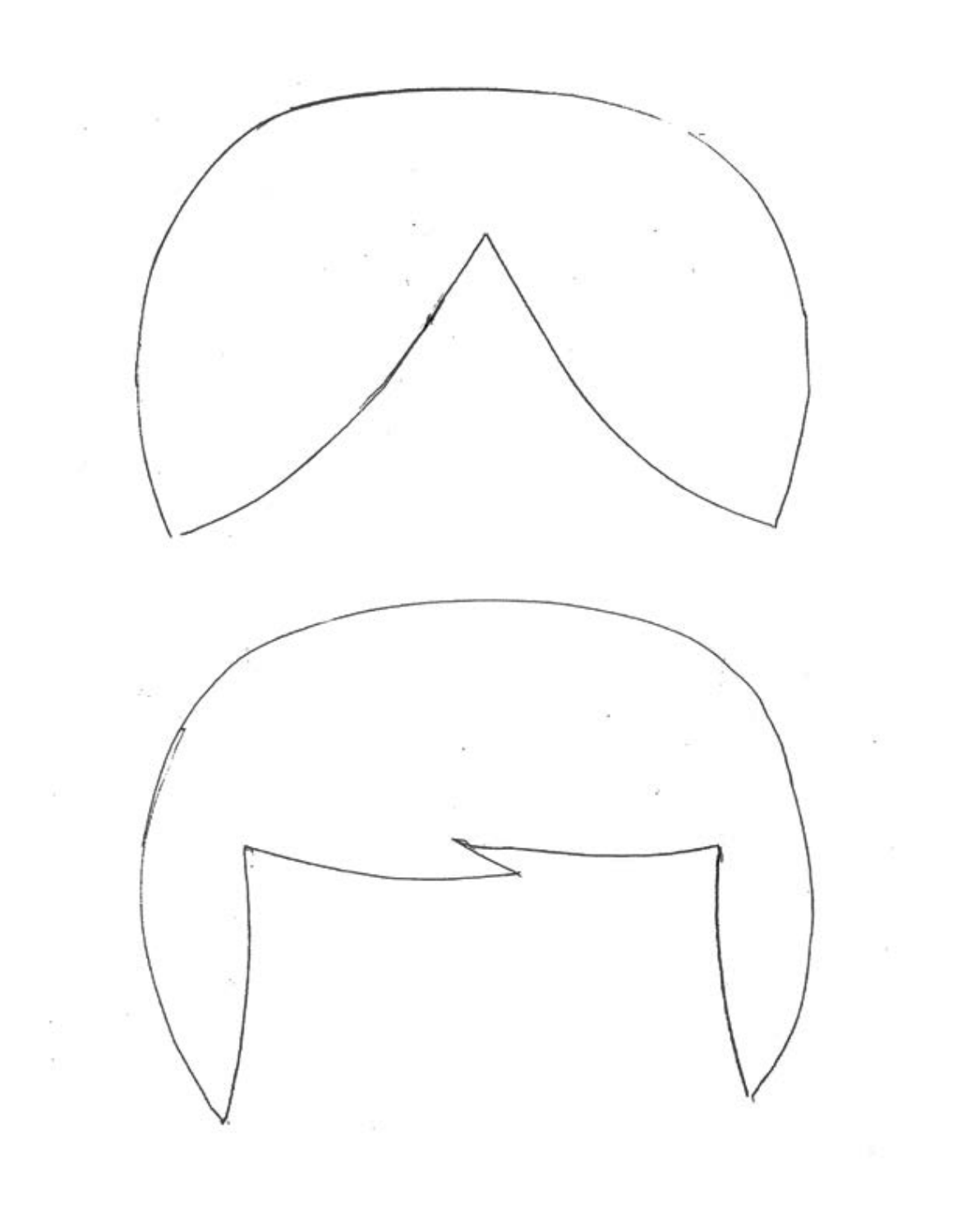< I cut 4 of these and sow 2 pieces together.<br>I haven't tried doing desingle layer of<br>felt forthese pigtails.  $\widetilde{\mathcal{A}}$  $\overline{\partial} \mathbf{e}^{\prime}$  . The contract of  $\overline{\partial} \mathbf{e}^{\prime}$  $\sim$  $\label{eq:1.1} \begin{array}{cccccccccc} \text{MSE} & & & & \text{MSE} & & & \text{MSE} & & & \text{MSE} & & & \text{MSE} & & & \text{MSE} & & & \text{MSE} & & & \text{MSE} & & & \text{MSE} & & & \text{MSE} & & & \text{MSE} & & & \text{MSE} & & & \text{MSE} & & & \text{MSE} & & & \text{MSE} & & & \text{MSE} & & & \text{MSE} & & & \text{MSE} & & & \text{MSE} & & & \text{MSE} & & & \text{MSE} & & & \text{MSE} & & & \text{$